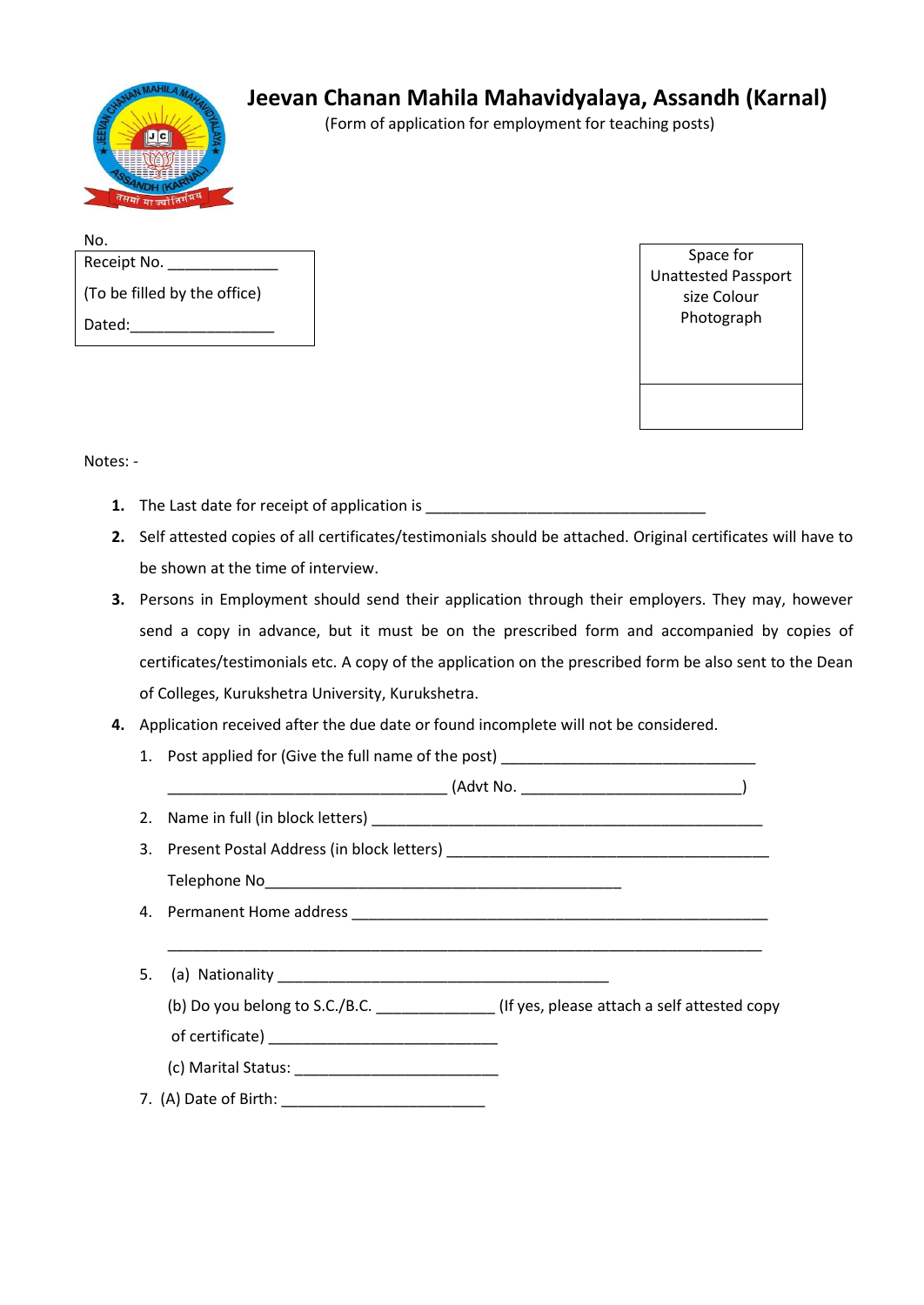- **8.** Have you ever been prosecuted, kept under detention, fined, convicted by a court of law for any offence or debarred/disqualified by any university, Public Service Commission? If the answer is "Yes" full particulars of the case, detention, fine, conviction, sentence etc, should be given.
- **9.** Educational Qualifications (From Matriculation onward)

| Exam.<br>Passed    | <b>University</b><br>/ Board | No. of<br>Attempt/s | <b>Roll No</b> | <b>Years of</b><br>Passing | <b>Class</b><br>or Div. | <b>Marks</b><br>obtained | Max.<br><b>Marks</b> | ( % age)<br>of<br>marks | <b>Subjects</b> | <b>Distincti</b><br>on if, any |
|--------------------|------------------------------|---------------------|----------------|----------------------------|-------------------------|--------------------------|----------------------|-------------------------|-----------------|--------------------------------|
| Matric             |                              |                     |                |                            |                         |                          |                      |                         |                 |                                |
| $10+2$             |                              |                     |                |                            |                         |                          |                      |                         |                 |                                |
| B.A/B.Com/         |                              |                     |                |                            |                         |                          |                      |                         |                 |                                |
| B. Sc/B.C.A        |                              |                     |                |                            |                         |                          |                      |                         |                 |                                |
| B. Tech            |                              |                     |                |                            |                         |                          |                      |                         |                 |                                |
| M.A./M. Com/       |                              |                     |                |                            |                         |                          |                      |                         |                 |                                |
| M. Sc. M. Tech     |                              |                     |                |                            |                         |                          |                      |                         |                 |                                |
| M. Phil            |                              |                     |                |                            |                         |                          |                      |                         |                 |                                |
| Ph. D              |                              |                     |                |                            |                         |                          |                      |                         |                 |                                |
| Any Other<br>Exam. |                              |                     |                |                            |                         |                          |                      |                         |                 |                                |
| NET/SLET           |                              |                     |                |                            |                         |                          |                      |                         |                 |                                |

**10.** Topic of M. Tech/M. Phil Dissertation \_\_\_\_\_\_\_\_\_\_\_\_\_\_\_\_\_\_\_\_\_\_\_\_\_\_\_\_\_\_\_

**11.** A. Topic of research for Ph. D

B. Filed of Specialization **Executive Section B.** Filed of Specialization

C. List of Publications: -

Books

Papers

13 Details of previous employment:

| Name of the | Designation      | Duration of | Basic pay & | Reason  |
|-------------|------------------|-------------|-------------|---------|
| Employer    | of the post held | appointment | allowances  | tor     |
|             |                  |             | Separately  | Leaving |